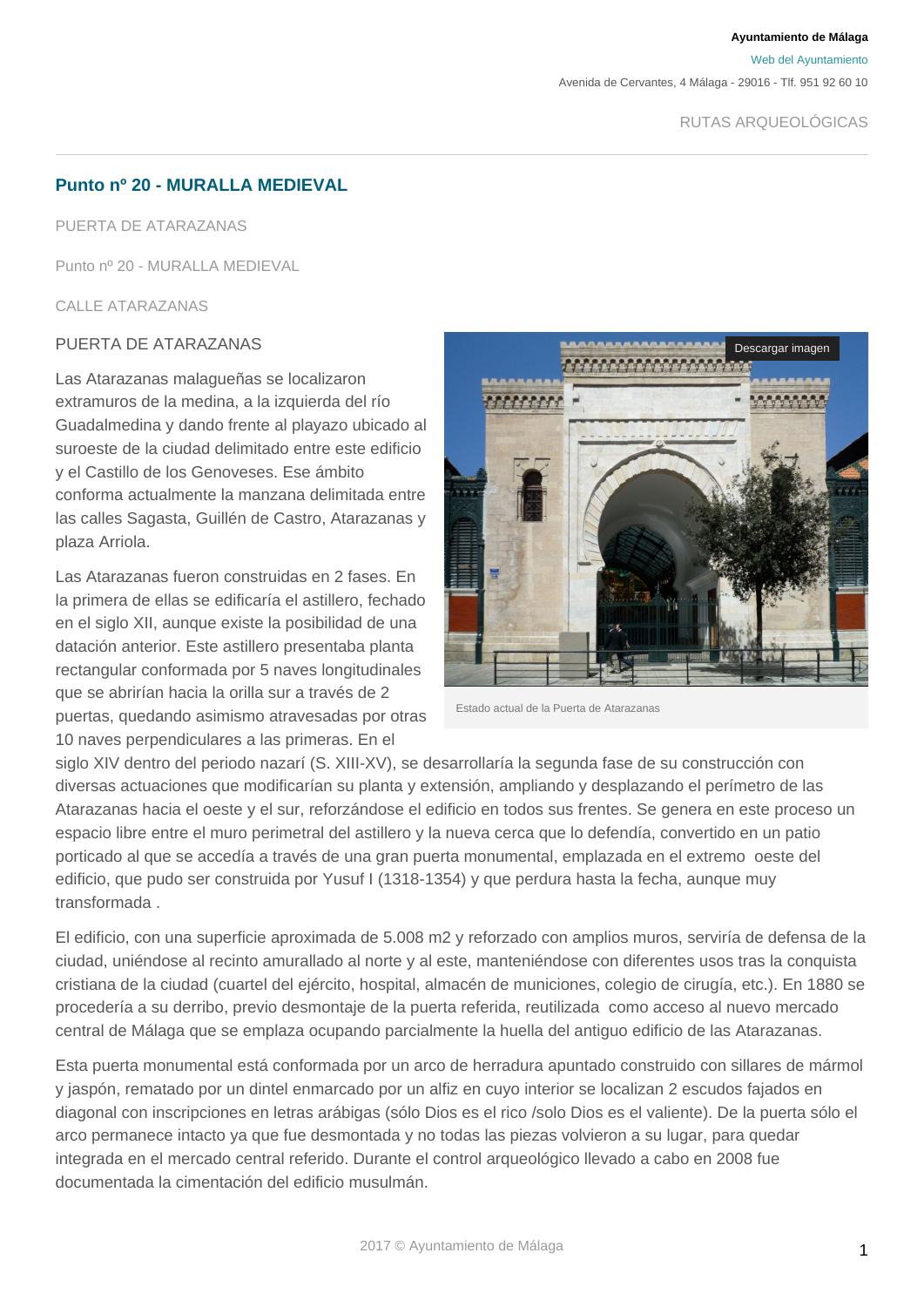**Ayuntamiento de Málaga**

[Web del Ayuntamiento](http://www.malaga.eu)

Avenida de Cervantes, 4 Málaga - 29016 - Tlf. 951 92 60 10

RUTAS ARQUEOLÓGICAS

#### Director de la actividad: Antonio Rambla Torralbo

#### Olga Lora Hernández

(Taller Investigaciones Arqueológicas, S.L.)

Point nº 20 - MEDIEVAL WALL

ATARAZANAS STREET

### ATARAZANAS GATE

The Atarazanas of Málaga were located outside the walls of the medina, to the left of the Guadalmedina River and in front of the beach located southwest of the city bounded between this building and the "Castil de los Genoveses". This area is currently the block delimited between Sagasta, Guillén de Castro, Atarazanas and Plaza Arriola streets.

The Atarazanas were built in 2 phases. In the first one, the shipyard was built, dated in the 12th century, although there is a possibility of a previous date. This shipyard had a rectangular floor plan made up of 5 longitudinal naves that would open towards the south shore through 2 doors, being also crossed by another 10 naves perpendiculars to the first ones. In the 14th century, during the



Estado actual de la Puerta de Atarazanas

Nasrid period (13th-15th century), the second phase of its construction was developed with various actions that modified its plan and extension. The perimeter of the Atarazanas was enlarged and moved to the west and south, and the building was reinforced on all its fronts. In this process, a free space was created between the perimeter wall of the shipyard and the new fence that defended it, converted into an arcaded courtyard accessed through a large monumental gate located at the west end of the building. It was probably built by Yusuf I (1318-1354) and has survived to this day, although it has been considerably transformed.

The building, with an approximate surface area of 5,008 m2 and reinforced with wide walls. served to defend the city. It was joined to the walled enclosure to the north and east and was used for different purposes after the Christian conquest of the city (army barracks, hospital, ammunition storehouse, surgical college, etc.). In 1880 it was demolished, after the dismantling of the gate above-mentioned, reused as the access to the new central market of Málaga, which is located partially occupying the footprint of the old building of the Atarazanas.

This monumental gate is formed by a pointed horseshoe arch built with marble ashlars and jaspon. It is finished by a lintel framed with an alfiz in which interior are located 2 shields diagonally bound with inscriptions in Arabic letters (only God is the rich /only God is the brave). Only the arch of the gate remains intact since it was dismantled and not all the pieces were returned to their place, being integrated into the central market. During the archaeological control carried out in 2008, the foundations of the Muslim building were documented.